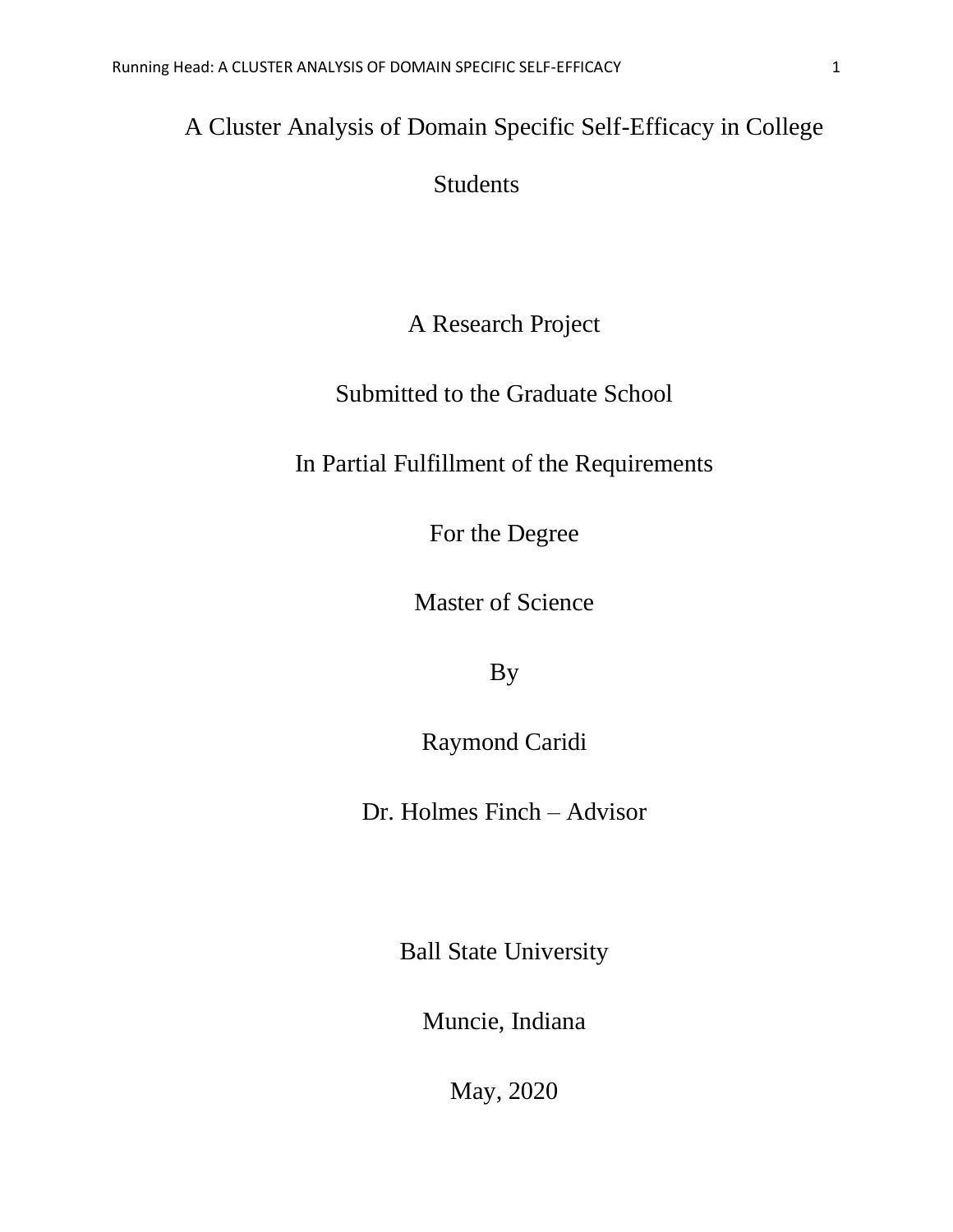The psychological concept of one's confidence in their ability to perform tasks or to overcome obstacles is known as one's self-efficacy. Self-efficacy is the belief in one's own capability to perform a task (Gist, 1987). Self-efficacy has been found to be positively associated with overall well-being, which refers to an individual's sense of how satisfied they are with the trajectory of their life. Tong and Song (2004) examined this relationship between self-efficacy and well-being in college students in China. Tong and Song (2004) defined self-efficacy as a person's optimistic self-belief to cope with a variety of difficult demands in life, and they defined subjective well-being as a person's general affect and overall life satisfaction. Students who displayed higher levels of self-efficacy also reported having greater levels of overall general well-being (Tong & Song, 2004).

Alongside Tong and Song's study, there are other studies conducted previously which support the claim that self-efficacy is correlated to overall well-being. However, a limitation of these studies is that they only examined general self-efficacy – individuals' overall sense of how competent they were in their lives - and its relationship to subjective well-being. An individual may not feel competent in every one of their roles; rather, individuals often feel varying levels of competence and confidence in different areas of life. A person may have particularly high selfefficacy in one area of life, and low self-efficacy in another area. This focused sense of selfefficacy is referred to as domain self-efficacy. Domain self-efficacy is defined as one's belief in their abilities to perform a task in only one specific area or domain, such as school or work for example. Lent, Brown, and Gore Jr. (1997) attempted to differentiate domain self-efficacy from general self-efficacy. In their study, 205 university students answered questions which revealed their personal levels of academic self-concept, global academic self-efficacy, and domainspecific mathematics self-efficacy. Their results showed that students reported having latent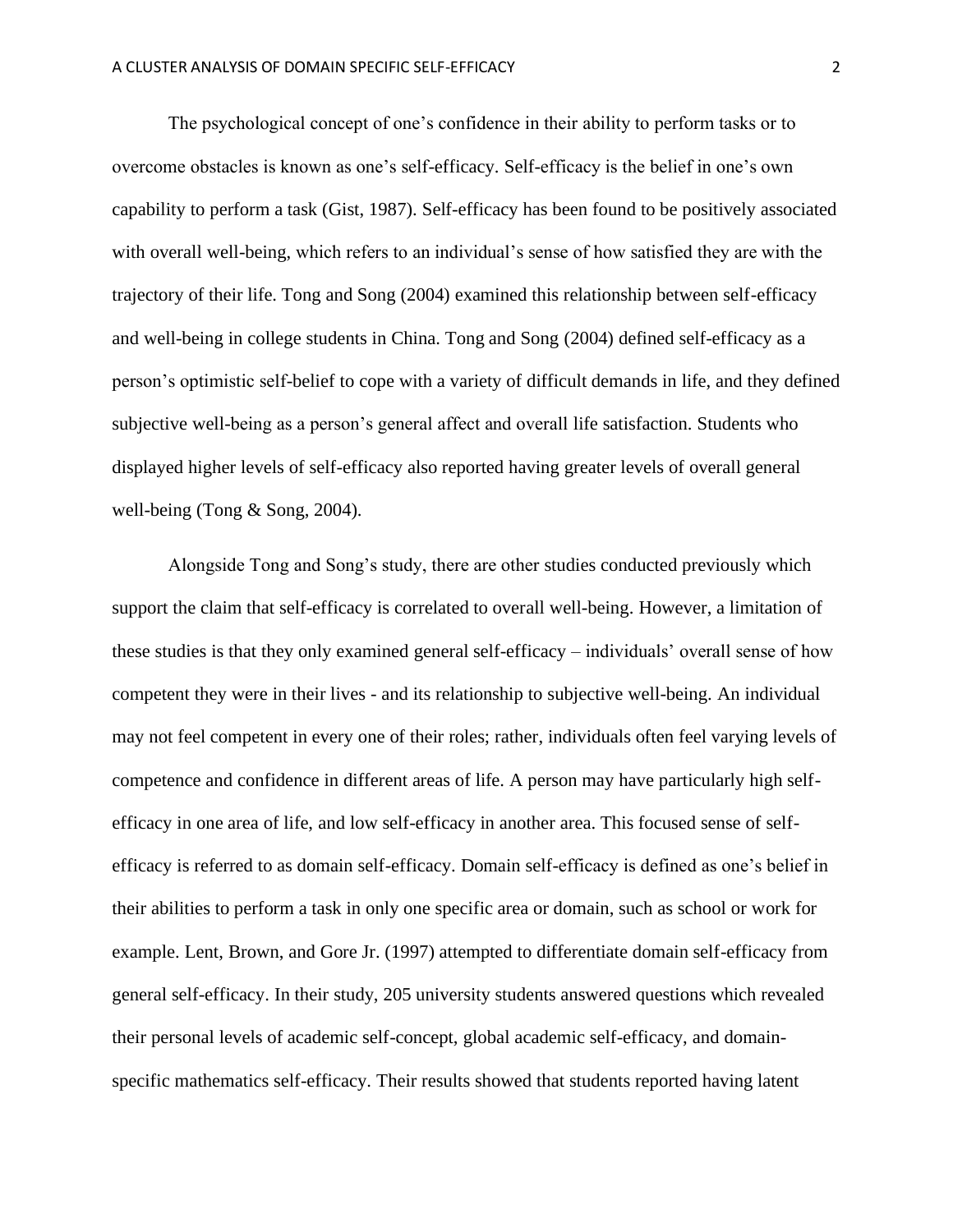dimensions of self-perception and different levels of self-efficacy and self-concept in different areas of life which were distinguishable from one another (Lent et al., 1997). Thus, people can have different levels of confidence in different areas of life - such as in school, at work, at home, or in hobbies. Many studies examine self-efficacy in a general sense, where people are assumed to have a general sense of overall self-efficacy. While this is true, one's self-efficacy is complex, and can be broken down into different parts within different domains.

When examining research conducted about complex topics that include multiple variables, such as the different domains of self-efficacy, for example, it is necessary to use the correct methods. One such method that can be used would be a cluster analysis. There are several different types of cluster analysis, which all have different purposes and can be used to analyze different situations. Two popular approaches to cluster analysis are Hierarchical methods and non-hierarchical methods. The most popular form of the hierarchical method is the agglomerative method, where each subject starts out in their own specific cluster. The two most similar clusters in the sample are then combined into one, new cluster. This is done repeatedly until the optimal number of clusters is achieved from the data. This hierarchical agglomerative cluster analysis is used in a study conducted by Paul D. Loprinzi and Jerome F. Walker in 2016 (Loprinzi & Walker, 2016). The authors of this study wanted to examine the longitudinal effects of changes in physical activity on the likelihood to quit smoking in a nation sample of daily smokers, aged 16-24 years old. They surveyed the participants over the course of three years about their demographic information, their levels of physical activity, and how often the continued to smoke, if at all. In order to best measure physical activity in participants, the researchers of this study utilized Ward's method of hierarchical agglomerative cluster analysis to define a necessary number of physical activity clusters across the three time periods where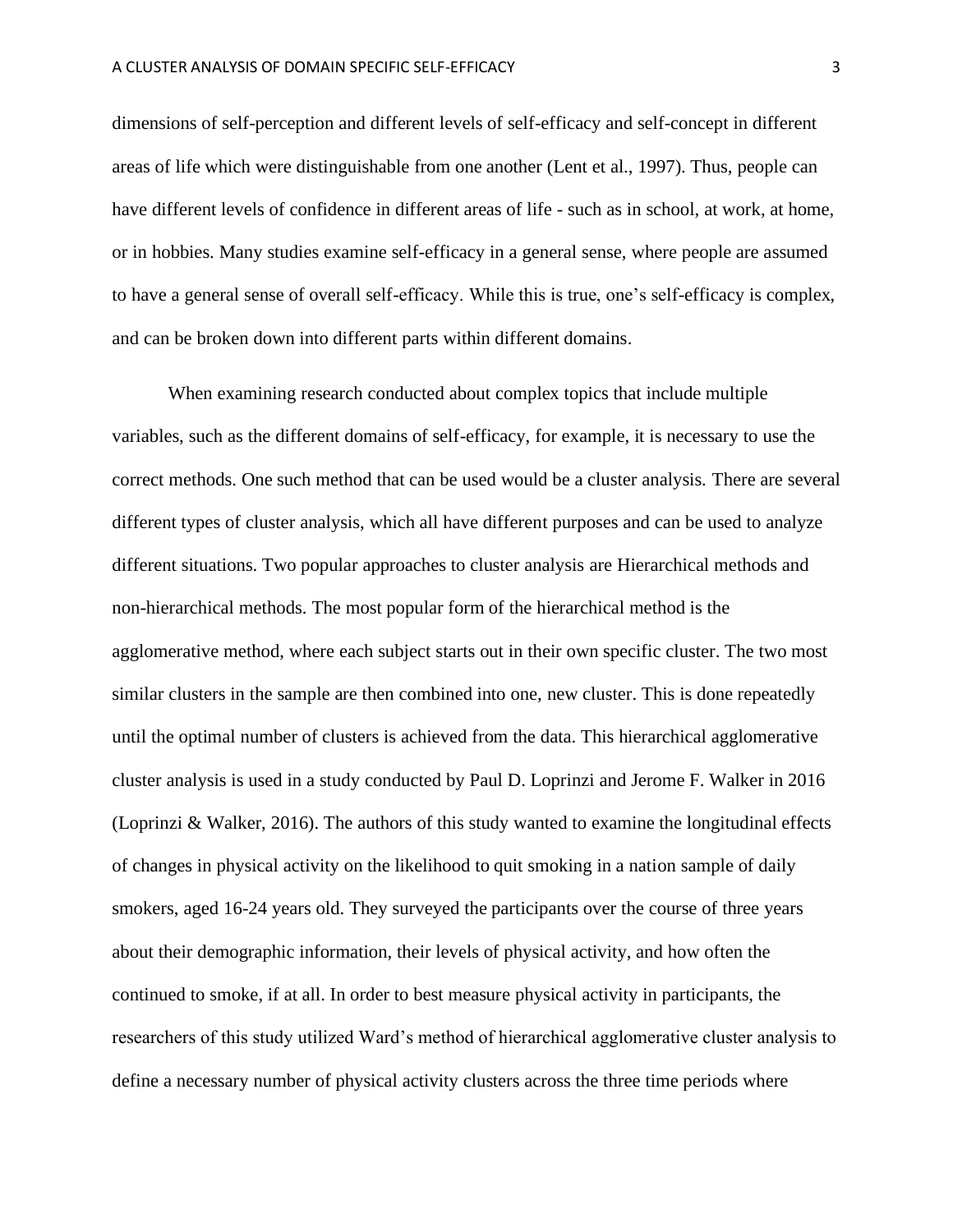participants were surveyed (Loprinzi & Walker, 2016). Ward's method of hierarchical agglomerative clustering is used in this study, which is a method where all possible pairs of clusters are combined and the sum of the squared distances in each cluster is calculated (Loprinzi & Walker, 2016; Cornish, 2007). It is important for this method of cluster analysis, and other methods of hierarchical agglomerative cluster analysis as well, what "distance" actually is. In cluster analysis, the distance is the dissimilarity between each pair of observations (Kassambara, 2018). There are several different equations a researcher can use to measure distance in a cluster analysis, and the method that is chosen is very important. One of the most common distance measuring methods is called the Euclidean distance (Kassambara, 2018). The Euclidean distance states that in general, if you have p variables  $(X_p)$  measured based on a sample of n participants, then the observed data for subject i can be denoted by  $X_{ip}$  and the observed data for subject j can be denoted by  $X_{jp}$  (Kassambara, 2018; Cornish, 2007). The equation for the Euclidean distance between the two subjects is written as:

$$
d_{ij} = \sqrt{((X_{i1} - X_{j1})^2 + (X_{i2} - X_{j2})^2 + \dots + (X_{ip} - X_{jp})^2)}
$$

In other situations or studies, a different distance measure may be used, such as the Pearson correlation distance. This measure is used to measure the degree of a linear relationship between two profiles, and finds objects to be similar when two or more of them are highly correlated with one another (Kassambara, 2018). The equation for the Pearson correlation distance is:

$$
d_{\text{cor}}(x,y) = 1 - \frac{\sum (x_i - \bar{x})(y_i - \bar{y})}{\sqrt{\sum (x_i - \bar{x})^2 \sum (y_i - \bar{y})^2}}
$$

One other popular distance measure is the Manhattan distance measure. This method is very similar to the Euclean distance method, but instead of squaring the sum to get a positive number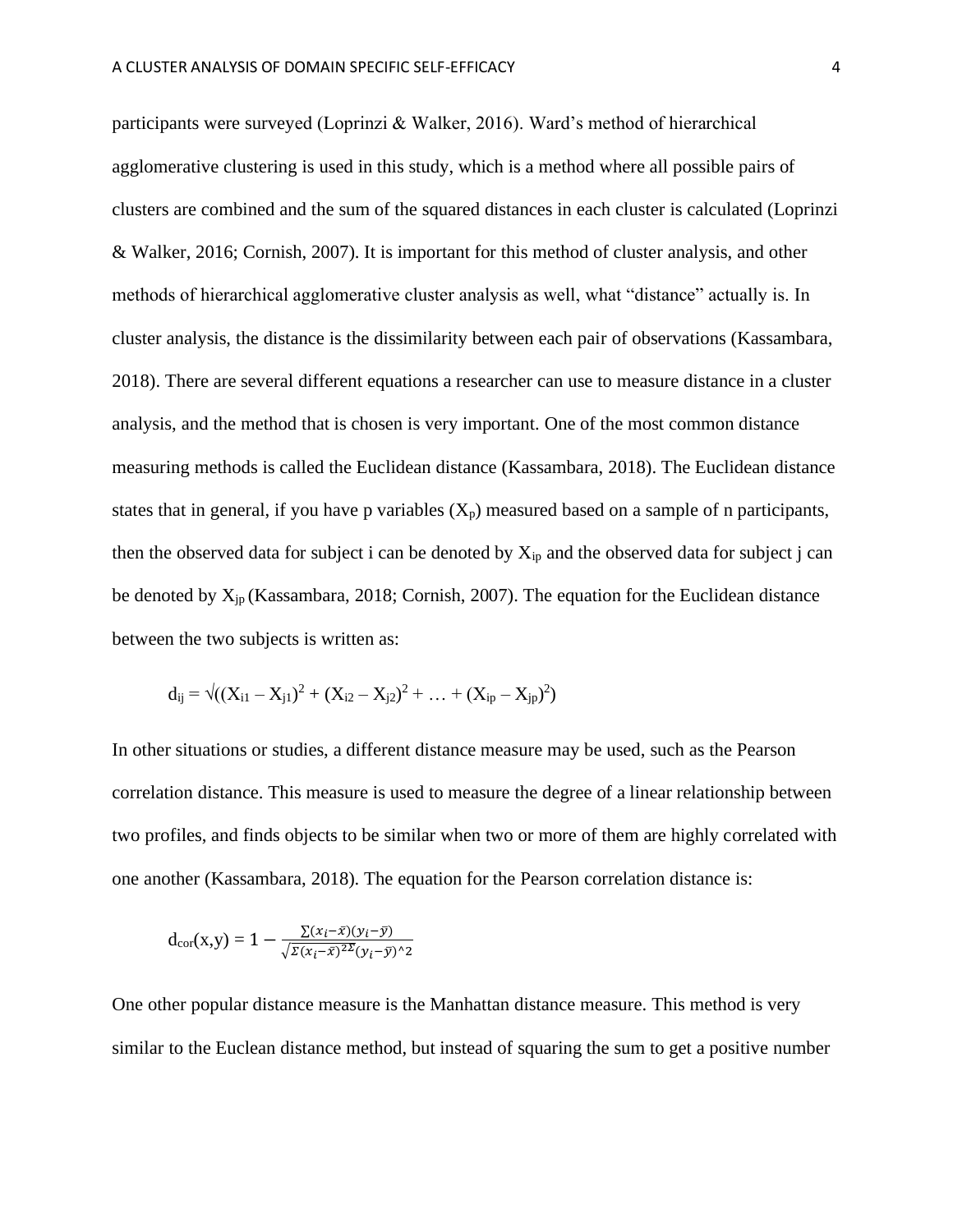and then taking the square root of that number, the Manhattan distance simply takes the absolute value of the sum (Kassambara, 2018).

$$
d_{ij} = |(X_{i1} - X_{j1}) + (X_{i2} - X_{j2}) + ... + (X_{ip} - X_{jp})|
$$

When using the agglomerative hierarchical method, there are several other, different clustering methods within this topic one can use. There is the nearest neighbor method, where the distance between two clusters is measured by the distance between the two closest clusters. On the other end, there is also the furthest neighbor method, where the distance between two clusters is measured by the distance between the two furthest clusters. Additionally, there is the average linkage method where the distance between clusters is measured by calculation the average distance between all pairs of subjects in two clusters, as well as the centroid method, where the mean value for each variable, also known as the centroid, is calculated and the distance between these centroids is used.

Non-hierarchical clustering methods, often referred to as k-means clustering methods, are generally used when there is a large dataset due to the fact that non-hierarchical clustering allows for subjects to move from one cluster to another if necessary, which is not possible in hierarchical clustering methods (Cornish, 2007). K-means methods are run differently than hierarchical agglomerative methods, where the researcher specifies the desired number of clusters in advance, and the best solution is chosen by the researcher. The steps for this method include choosing initial cluster centre, which is the center of a point of a circle or cluster and is found by dividing each subject into a cluster of one and defining its centre as the value of the variables for that subject, then assigning each subject to its nearest cluster in terms of distance to the centroid, which is defined as the mean value for each variable (Cornish, 2007). Next, find the formed centroids, calculate the distance again from each subject to each centroid and move any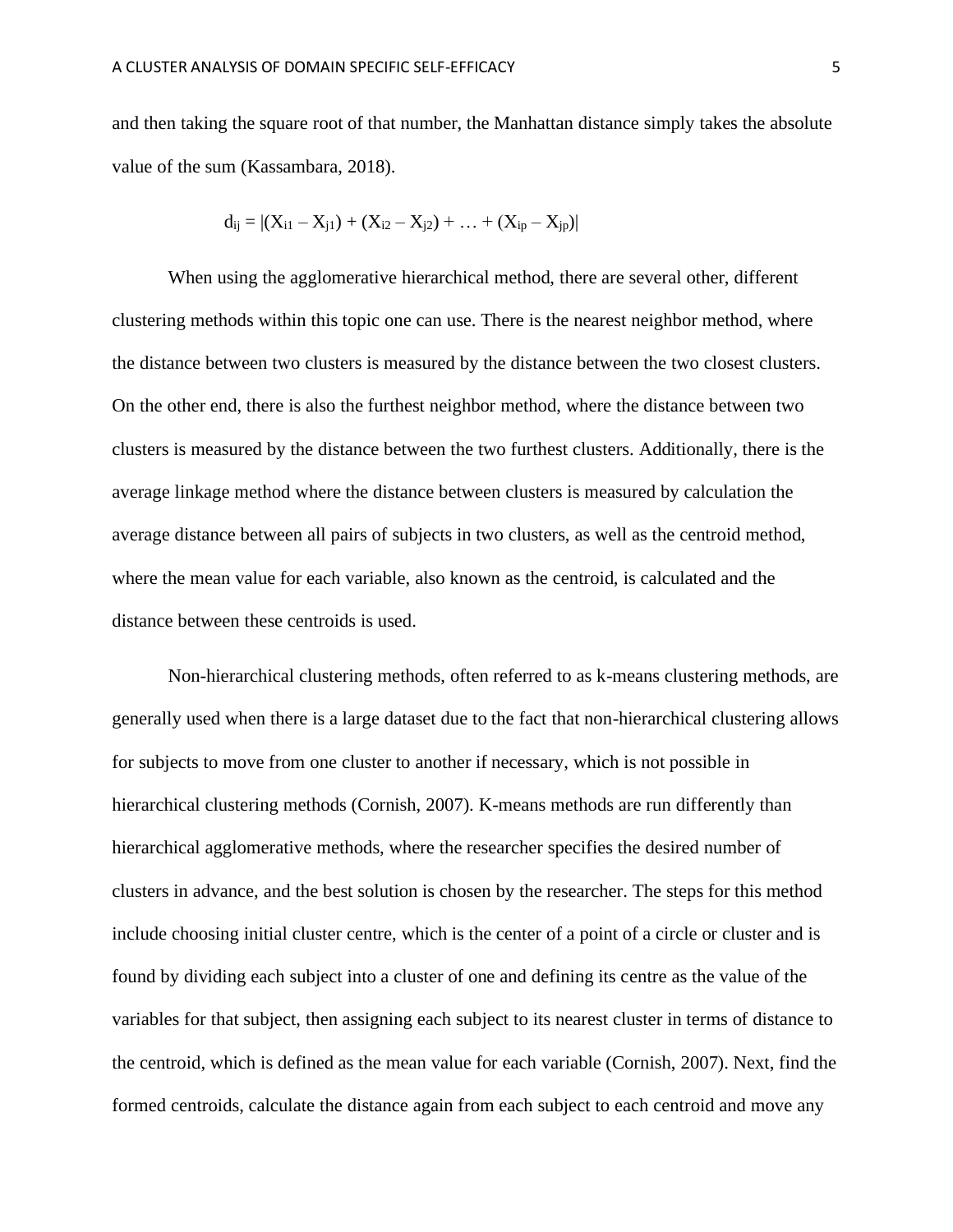data points that are not in the cluster that they are closest to (Cornish, 2007). Another important part of preforming a cluster analysis is identifying the type of data present in a study, along with ways to measure the distance of the variables present. Researchers have to identify if the data is interval data, categorical data, binary data, or ordinal data.

Another popular algorithm for clustering, besides hierarchical and k-means, is fuzzy clustering. Fuzzy clustering, sometimes referred to as soft clustering, differs from k-means clustering and other forms of clustering, referred to as hard clustering, because it allows data points to belong to more than one cluster. When using hard clustering techniques, each data point belongs to a specific cluster, and that cluster alone, but when we utilize fuzzy clustering techniques, we are capable of blurring the line between clusters, which allows data points to belong to more than one cluster (Suganya & Shanthi, 2012; Glen, 2016). When a researcher used a fuzzy cluster technique, the have the option to use either a classical fuzzy algorithm or a shapebased fuzzy algorithm. When using a classical algorithm approach, the researcher can follow the fuzzy C-means algorithm, or FCM, which is a common classical algorithm. The use of this algorithm gives each data point a membership grade between 0 and 1, where a 0 means that a data point is the furthest it can possibly be from a cluster's center, while a 1 means that a data point is as close as possible to a cluster's center (Suganya & Shanthi, 2012; Glen, 2016). Fuzzy C-means algorithms usually assume spherical clusters, however, the Gustafson-Kessel (GK) algorithm assumes an elliptical cluster shape, and associates a data point with a matrix and cluster (Suganya & Shanthi, 2012; Glen, 2016). Finally, the Gaussian Mixture Decomposition algorithm is similar to these other classical algorithms, but it allows the clusters to take on any shape. In addition to classical fuzzy clustering algorithms are shape-based fuzzy clustering algorithms. These include circular shaped, with clusters taking on the shape of circles, elliptical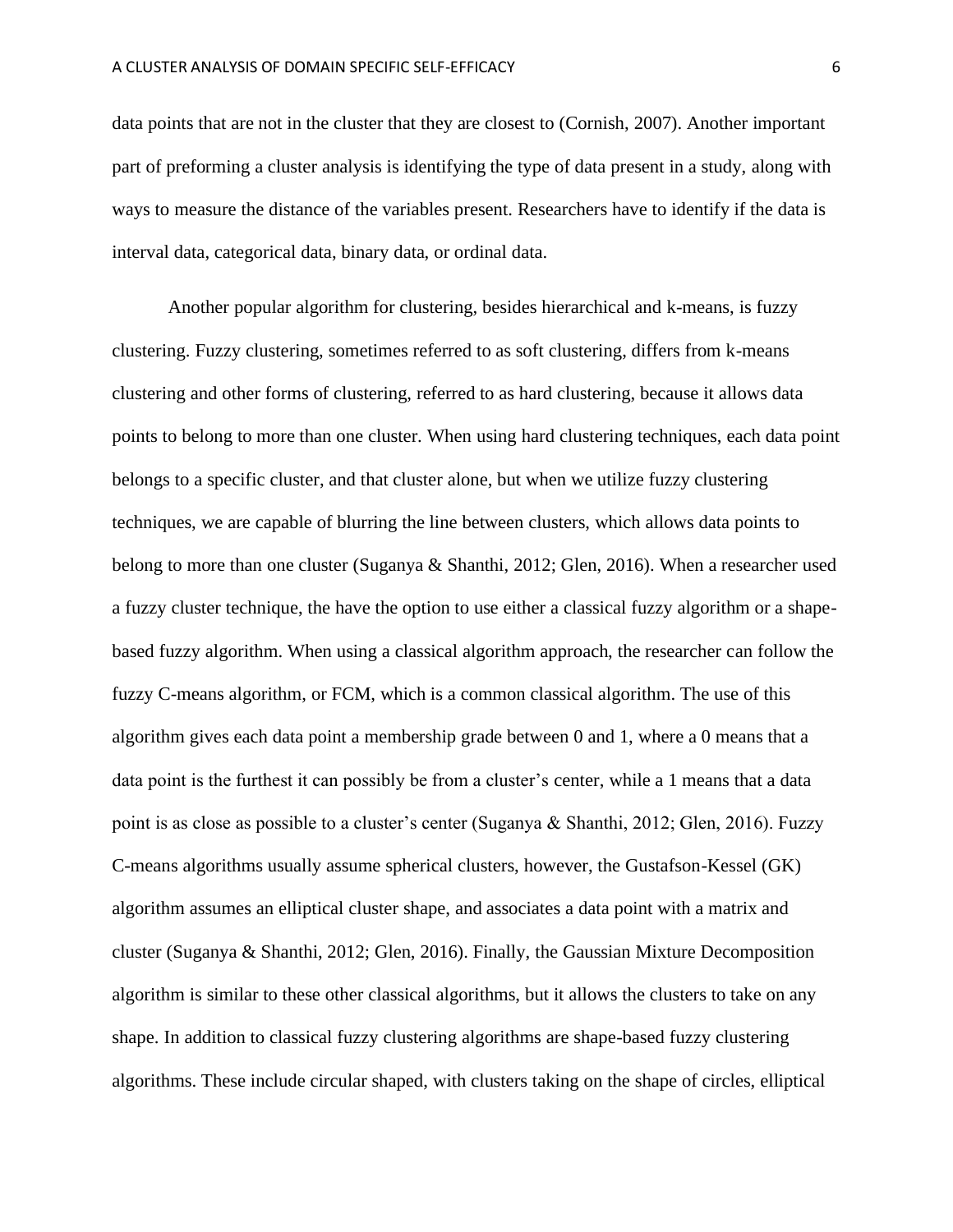shaped, with clusters being more of an elliptical shape than a circle, and generic shaped, where clusters can be any shape (Suganya & Shanthi, 2012; Glen, 2016). This form of clustering allows there to be an alternative to hierarchical clustering techniques and k-means clustering techniques, and allows Bayesian statistical analysis to be even more open to models which fit data in a better matter.

Researchers have spent a lot of time examining cluster analysis, finding the best uses of clustering for different situations. Using cluster analysis can help to create clusters for large subject pools, and help to better organize data in order to help create validity in a study. When looking at several different domains of self-efficacy and comparing these domains to different demographic information, it is useful to be able to cluster data so that variables can stay organized and the data is easier to track and less likely to become misconstrued. The purpose of the current study is to examine the relationship between several different domains of selfefficacy and participants' demographic information, as well as their overall well-being. Using kmeans cluster analysis, the data for different domains of self-efficacy will be organized into clusters and then used to measure said domain's relationship to both itself and other variable data from the conducted study. By separating the data for each domain into cluster, it is hypothesized that the clusters will show to be significantly different from one other within the same domain, and the clusters will have participants of different backgrounds clustered together as well. For example, it is hypothesized that participants of a certain age range will be in one cluster, while another age range is in another cluster, and so on.

**Methods** 

#### Participants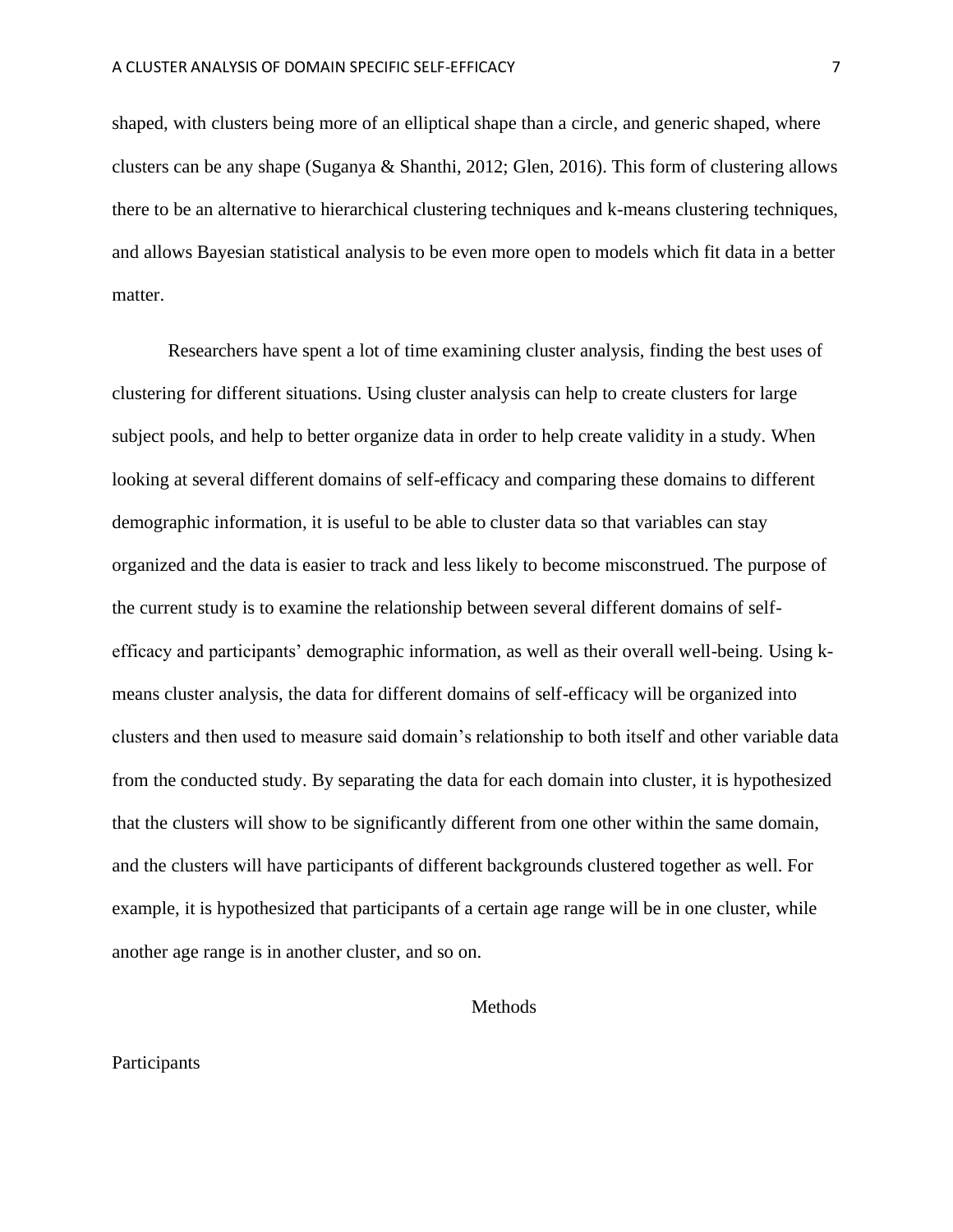Participants for this study consisted of 92 Manhattan College undergraduate students, with ages ranging from 18 to 25 ( $M = 20.36$ ,  $SD = 1.447$ ). Of the 92 students polled, 75 (81.5%) were female and 17 (18.5%) were male. The data was collected from these students online using Qualtrics, and the students received no monetary value for participation.

#### Measures

In order to measure participants' academic self-efficacy, the Patterns of Adaptive Learning Survey (PALS: Midgley et al, 2000) was used. This is a five question, 5 point likerttype scale survey asked questions that specifically related to how confident a participant is in their ability to perform tasks in an academic setting, and has been validated to determine selfefficacy in the domain of academia with an alpha level of .78 (PALS: Midgley et al, 2000). To measure work self-efficacy and familial self-efficacy (the degree to which one believes they fulfill their role as a family member) in participants, an adaptation of Schwarzer and Jerusalem's General Self-Efficacy Scale (1995) was used. This scale contains ten questions in relation to one's general self-efficacy, which is a measurement of overall confidence in one's ability to perform daily tasks. All ten questions have 4-point likert-type scale responses. These scales were validated in order to measure general self-efficacy, with alpha levels ranging from .76 to .90, with a majority of scores being in the high .80s (Schwarzer & Jerusalem, 1995); however, each question was modified in order to be more specific to the domain in which data was being collected (work and familial self-efficacy, specifically). Finally, participants completed the Satisfaction with Life Scale (Diener, Emmons, Larsen & Griffin, 1985) in order to measure overall well-being in participants. This scale has five questions, with 7-point likert-type scale responses as well, and is validated to measure one's overall well-being, with a two-month test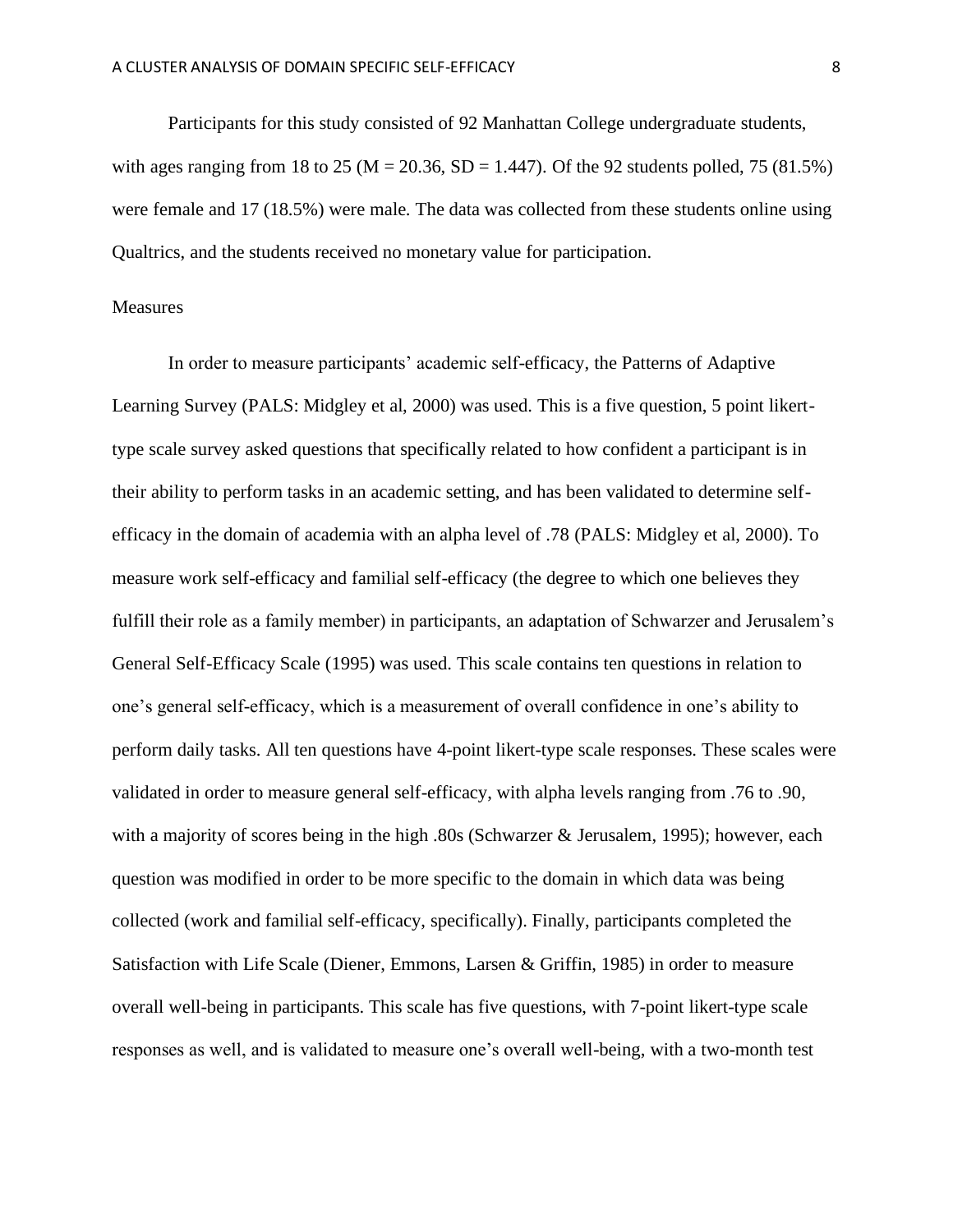retest reliability coefficient of .82 and a coefficient alpha of .87 (Diener, Emmons, Larsen & Griffin, 1985).

#### Results

The data from the participants was split into clusters for each domain of self-efficacy measured in this study (self-efficacy at work, self-efficacy at home/with family, and self-efficacy in academics). Using the NbClust command in R, the optimal number of clusters was found for each of the three self-efficacy domains. The results of this analysis found both work specific selfefficacy and familial self-efficacy to have five clusters, while academic self-efficacy had two clusters. Using this information, a k-means clustering analysis was used in order to organize each of the three domains' results into the optimal number of clusters found from the previous NbClust command. This allowed the clusters to be created for each domain, so that the clusters could be used as individual, independent variables. The results of this k-means cluster grouped the data from work related self-efficacy into five clusters, the data from familial self-efficacy into five clusters, and the data from academic self-efficacy into only two clusters. For the workrelated self-efficacy clusters, the first cluster consisted of 27 data points, the second cluster consisted of 20 data points, the third cluster consisted of 10 data points, the fourth cluster consisted of 21 data points, and the fifth cluster consisted of 14 data points. In the case of familial self-efficacy, the first cluster consisted of 25 data points, the second cluster consisted of 7 data points, the third cluster consisted of 33 data points, the fourth cluster consisted of 4 data point, and the fifth cluster consisted of 23 data points. Finally, the academic self-efficacy clusters had 52 data points in the first cluster and 40 data points in the second cluster.

Using the groups created by the cluster analysis, an ANOVA was run in order to examine the groups created by the clusters, in order to see if these created clusters are truly different from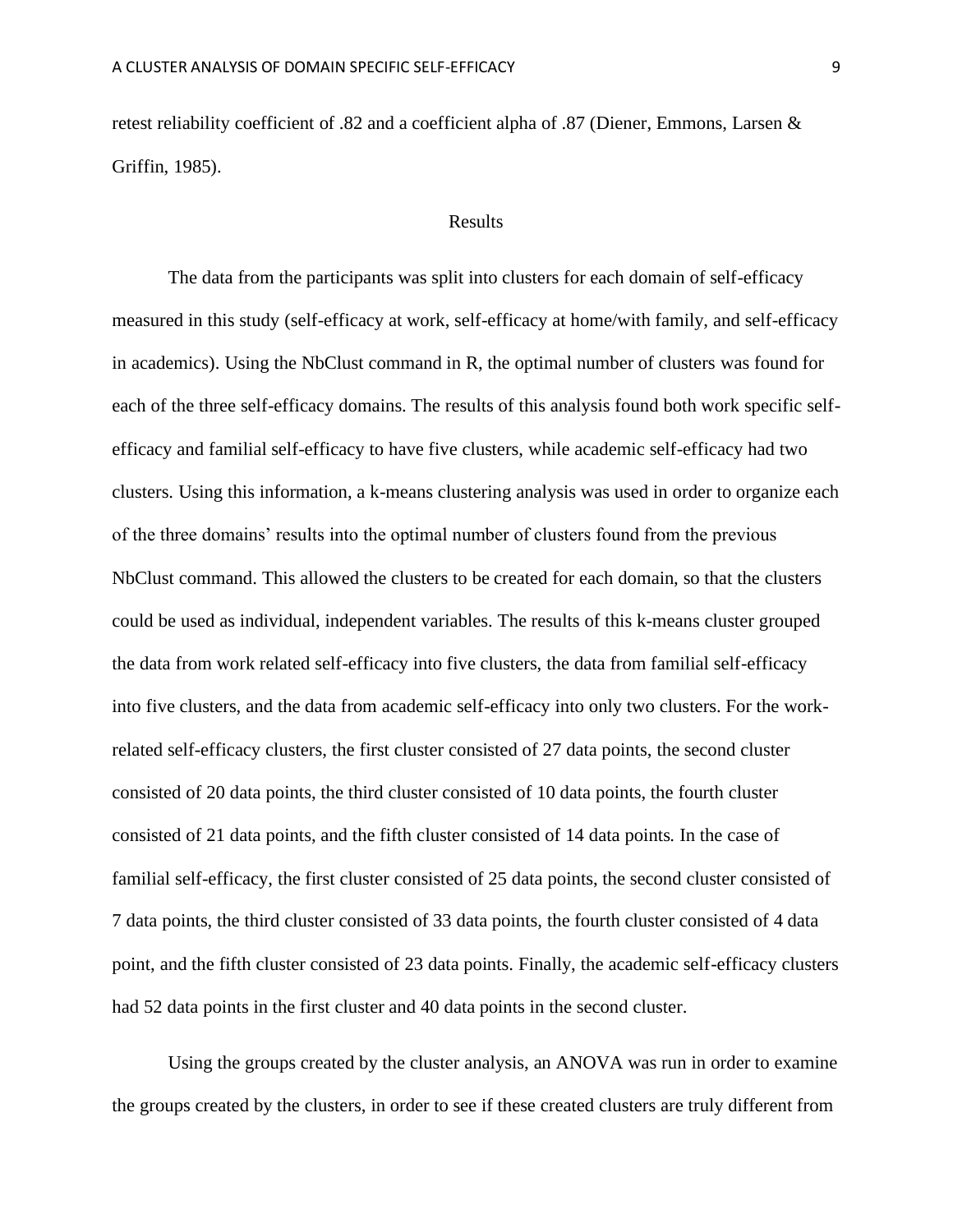one another. The ANOVA for the five clusters created for the work-related self-efficacy data found a F value of 83.32 ( $p < 2e^{-16}$ ). This shows that the clusters created by the k-means clustering method are significantly different from one another, implying that the clustering was successful and the groups represent significantly different data points across the likert-type scale. The ANOVA for the five clusters created for the familial self-efficacy data found a F value of 190.4 ( $p < 2e^{-16}$ ). This result also shows how the created clusters are significantly different from one another, similar to the results of the work-related self-efficacy. Finally, the ANOVA for the two clusters created for the academic self-efficacy data found a F value of 218.9 ( $p < 2e^{-16}$ ). Just like the results of the previous cluster analyses, this implies the two groups created are significantly different from one another, and thus using NbClust to find the optimal number of clusters for each domain of self-efficacy, the k-means cluster analysis was successful in separating the data into relevant groups together.

Once the ANOVA was complete and it was established that the created clusters had validity, a MANOVA was run in order to compare several demographic factors to the clusters of the different domains of self-efficacy. First, a MANOVA was run using the three domains of self-efficacy measured in this study as a factor of the ethnicity of the participants in this study. The results for this MANOVA showed a F value of 1.0334 (p=0.4183). These results are not significant ( $p > 0.05$ ), meaning that participants' ethnicity did not have a relationship with or effect the group or cluster their self-efficacy data was put into. In a similar process, a MANOVA was run using participants' identified gender as a factor. The results of this MANOVA found a F value of 0.60924 (p=0.6108). This result would suggest that a participant's gender does not have a significant effect on which cluster their self-efficacy data is categorized into  $(p>0.05)$ . For the last demographic test, a MANOVA was used with participants' age as a factor. The results of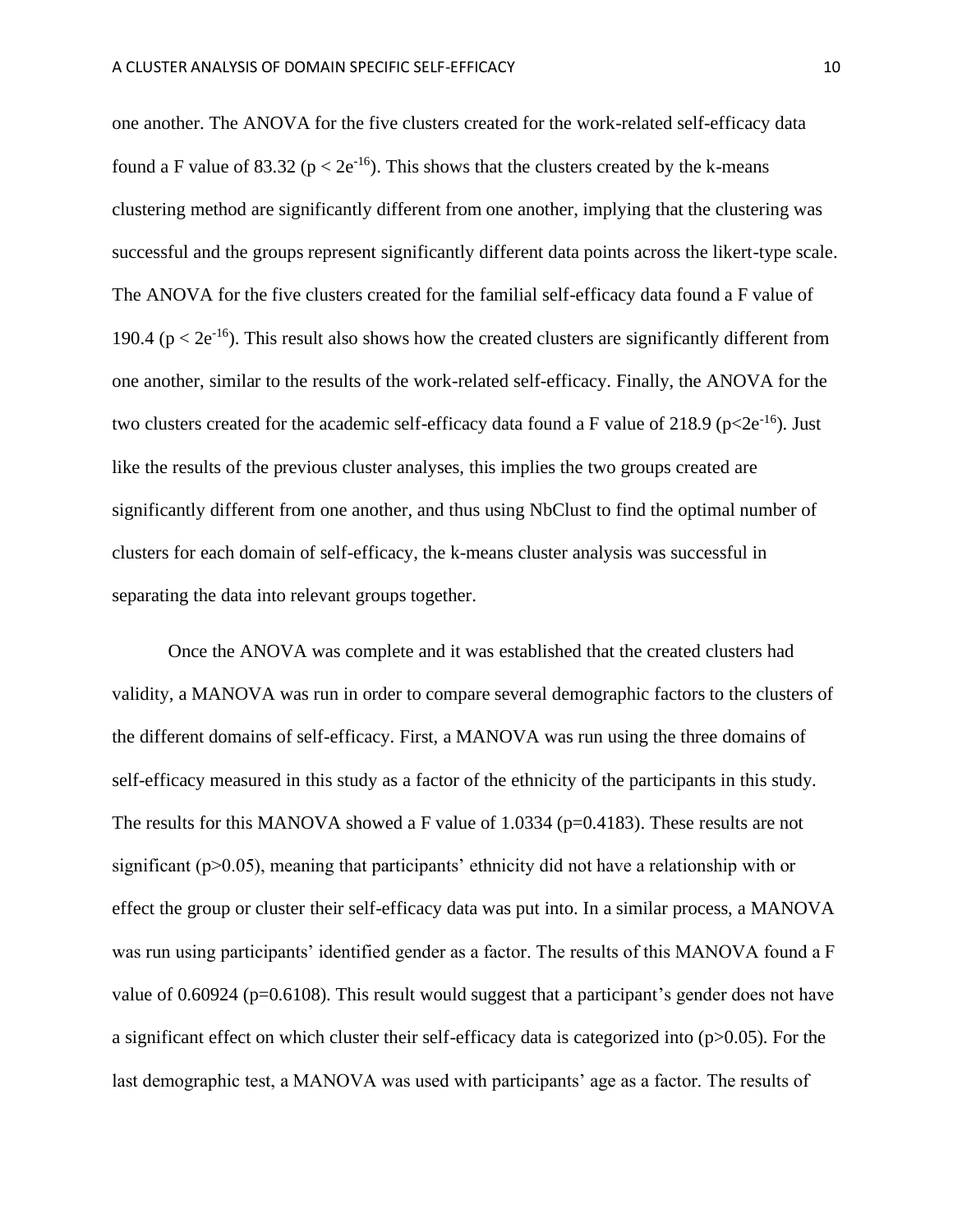this MANOVA found a F value of  $0.90926$  (p=0.5794). These findings would indicate that a participant's age also does not have a significant impact on the cluster in which their selfefficacy data was grouped  $(p>0.05)$ .

The last analysis examined in this study was a comparison of the clusters of the three domains of self-efficacy and participants' average overall well-being score. Once again, using a MANOVA, average overall well-being was used as a factor. The results of this MANOVA found a F value of 1.3079 (p=0.06946). This result indicates a moderate relationship between participants' well-being and which cluster their self-efficacy data was placed into (0.1>p>0.05).

#### Discussion

The purpose of this study was to utilize cluster analysis in order to examine relevant data. It was hypothesized that one's demographic information and one's overall well-being would be related to one's level of self-efficacy in three different domains, being self-efficacy at work, selfefficacy at home with family, and self-efficacy in academics. By utilizing NbClust in the program R, the optimal number of clusters for each domain of self-efficacy was determined. Using the information gathered from this, a k-means clustering analysis was conducted, and grouped data points from each domain into the optimal number of clusters given from the NbClust command. Finally, the clustered data was able to be used and treated as a group, so that the original hypothesis could be tested.

The results showed that the clustering process worked, where each cluster within its own domain was significantly different from one another. This shows how the process worked, considering the point of clustering is to separate the data given into different groups so that it can be examined and compared in study. This was done effectively for each domain, as was shown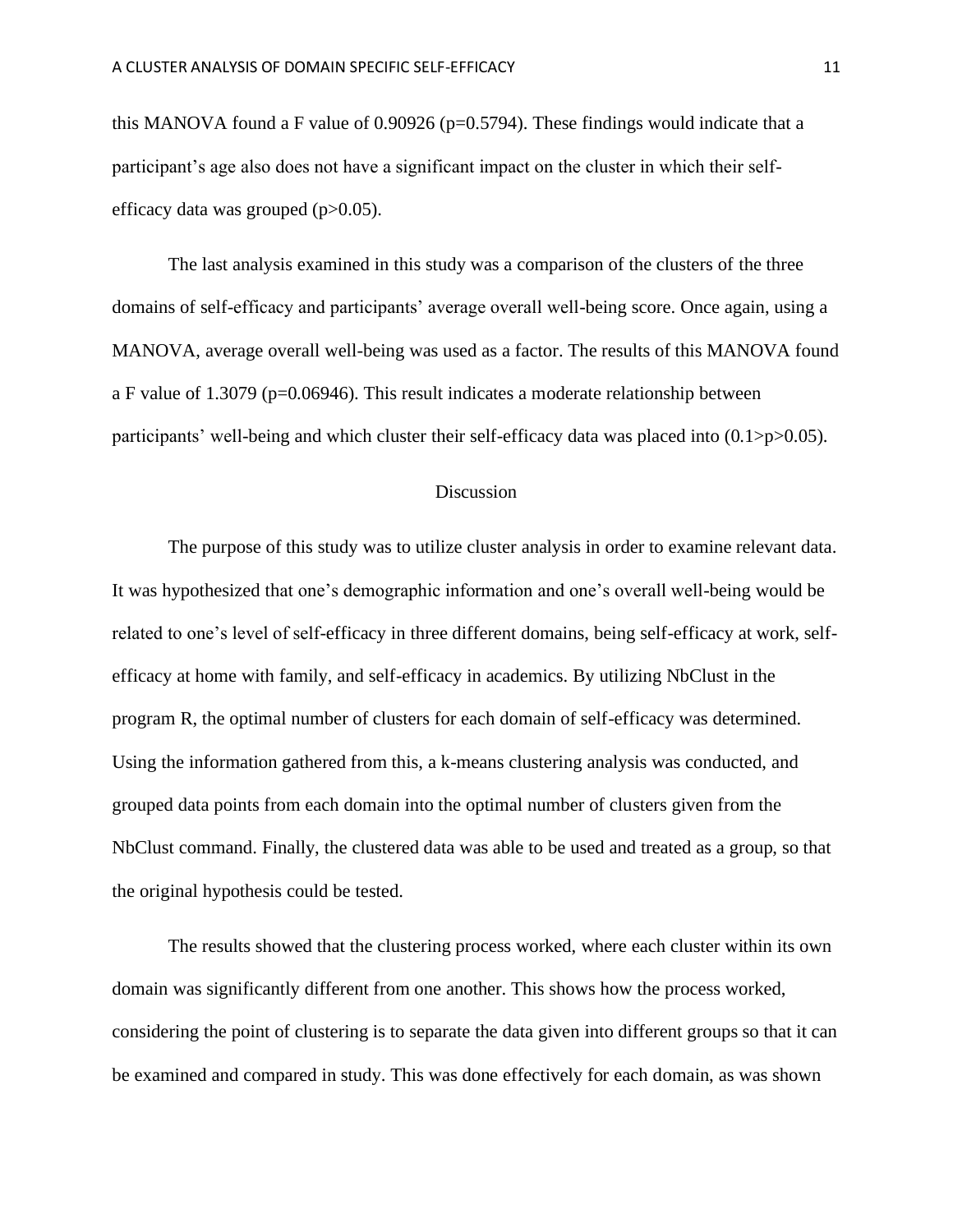from the ANOVA in each domain. However, the hypothesis that demographic information would be related to groups of clusters in each domain of self-efficacy was not supported from this study. The MANOVA results reported that each of the three demographic questions used in this study had no significant relationship to any clusters in the domains of self-efficacy. Although it was not originally hypothesized, participants' overall well-being was also compared to clusters of self-efficacy though MANOVA. The results of this process did show a moderate relationship between the two. The p value was greater than 0.05, which is the generally accepted standard for significance, however the p value was less than 0.1, which can be used as the standard for significance in some cases. Due to the p value falling in between these two levels of significance, it can be argued that well-being does have some relation to self-efficacy, as previous research has noted.

Future research should focus on this relationship between self-efficacy in different domains of life and overall well-being more in depth. In addition to the examination of this concept, future research could work to include different types of clustering in order to see the results that come from different clusters of data. This could be an interesting concept for study that could lead researchers to different conclusions and interpretations of the dataset provided in this study.

Although the overall hypothesis was not supported, this study exemplified the use of clustering and cluster analysis, where data was clustering into groups and shown to give a significantly different selection of independent groups. Clustering data into these groups opens the door for more exploratory research, and allows researchers to examine the data with greater depth and understanding of the underlying implications given from the dataset. Being able to understand the benefits of cluster analysis is an extremely helpful tool and allows scientists and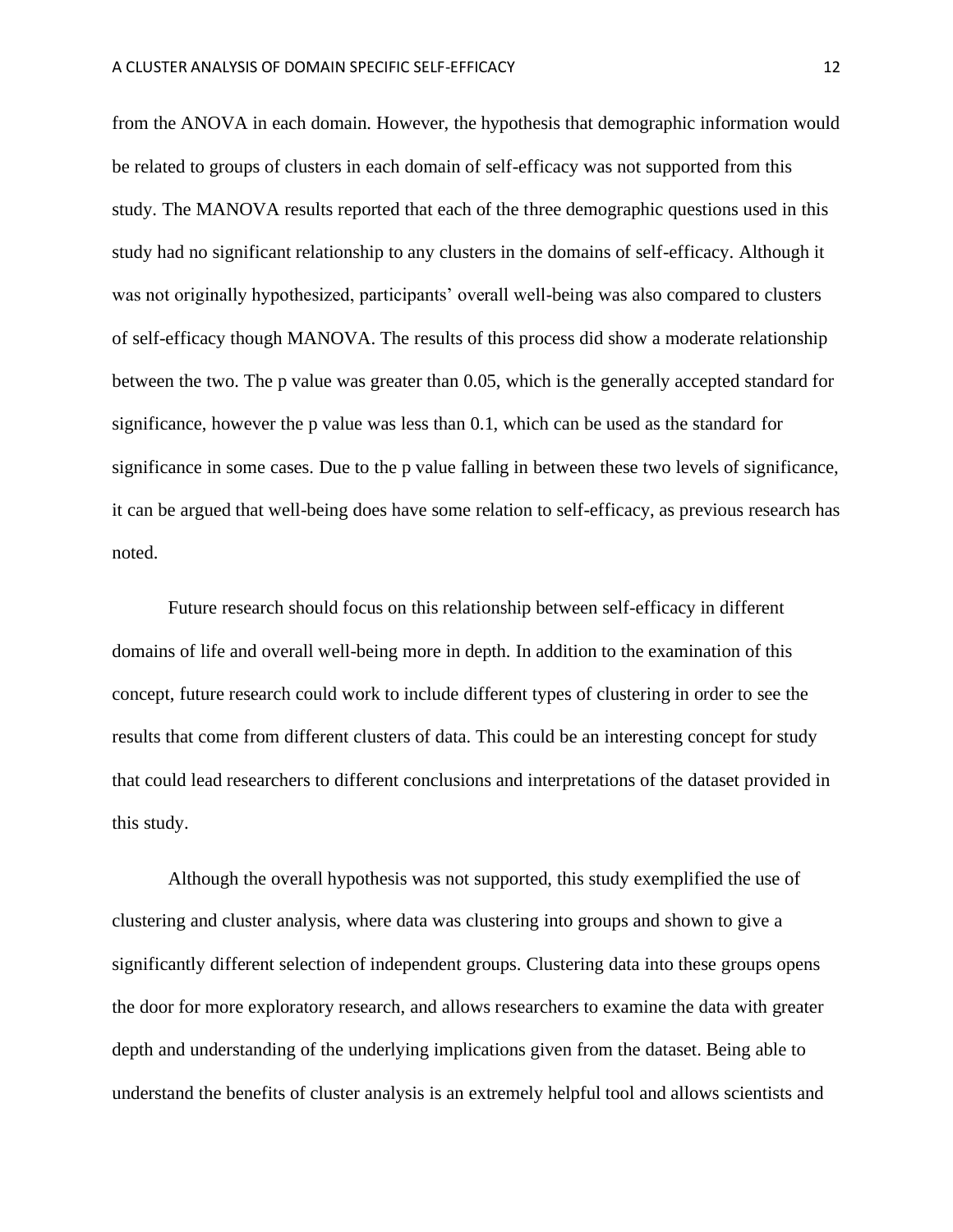researchers alike to be able to extract more meaning from data and datasets, and to better

understand the information given from a poll or survey.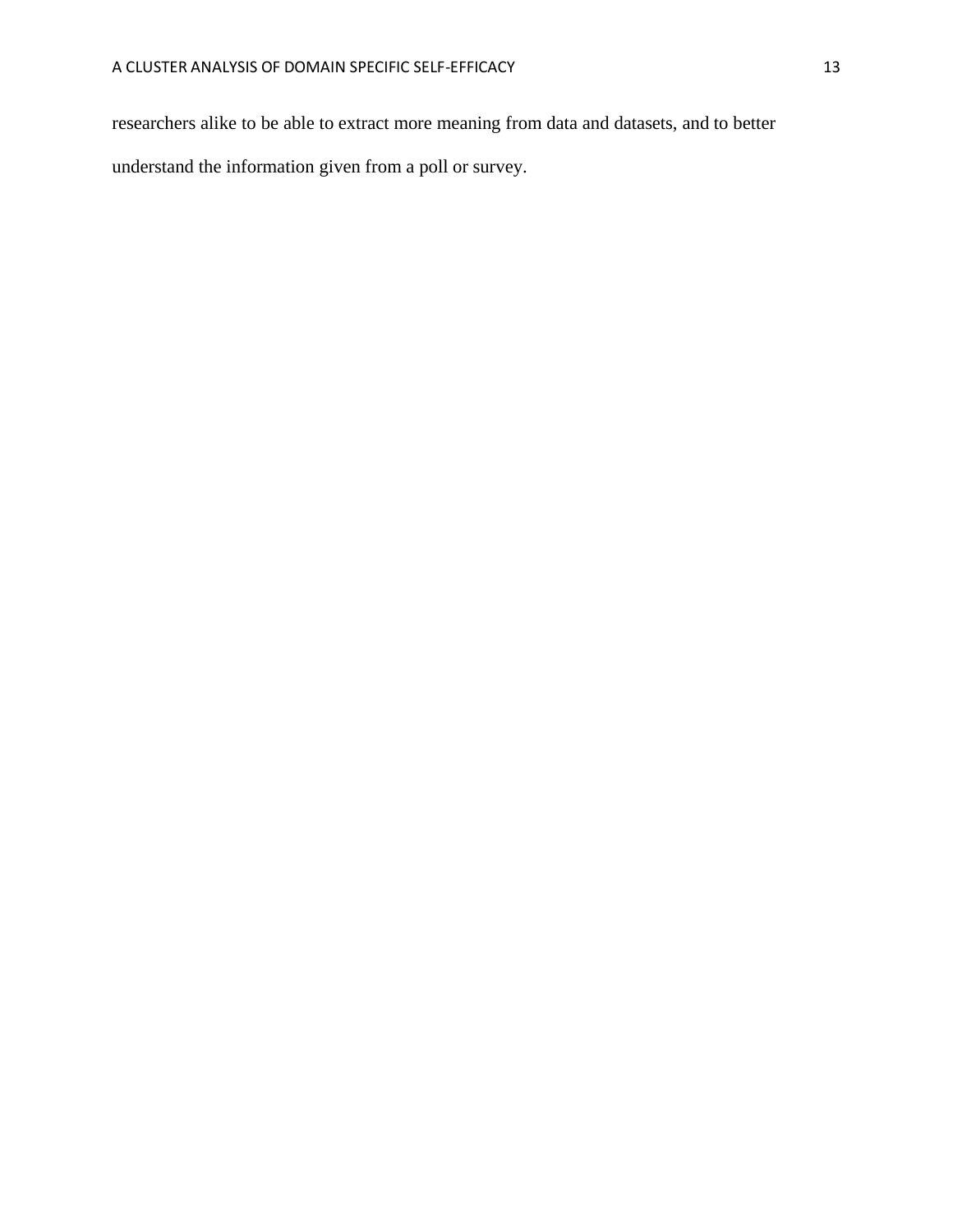#### Reference

- Cornish, R. (2007). Statistics: Cluster Analysis. *Mathematics Learning Support Centre.* Retrieved from<http://www.statstutor.ac.uk/resources/uploaded/clusteranalysis.pdf>
- Diener, E., Emmons, R. A., Larsen, R. J., & Griffin, S. (1985). The satisfaction with life scale. Journal of Personality Assessment, 49, 71-75.
- Gist, M. E. (1987). Self-Efficacy: Implications for Organizational Behavior and Human Resource Management. The Academy of Management Review, 12(3). pp. 472-485.
- Kassambara, A. (2018). Clustering Distance Measures. Retrieved from [https://www.datanovia.com/en/lessons/clustering-distance-measures/#methods-for](https://www.datanovia.com/en/lessons/clustering-distance-measures/#methods-for-measuring-distances)[measuring-distances](https://www.datanovia.com/en/lessons/clustering-distance-measures/#methods-for-measuring-distances)
- Lent, R. W., Brown, S. D., & Gore Jr., P. A. (1997). Discriminant and Predictive Validity of Academic Self-Concept, Academic Self-Efficacy, and Mathematics-Specific Self-Efficacy. Journal of Counseling Psychology, 44(3). pp. 307-315
- Loprinzi, P. D., & Walker, J. F. (2016). Association of Longitudinal Changes of Physical Activity on Smoking Cessation Among Young Daily Smokers. *Journal of Physical Activity and Health, 13*. Retrieved from [http://web.a.ebscohost.com.proxy.bsu.edu/ehost/pdfviewer/pdfviewer?vid=11&sid=98ae](http://web.a.ebscohost.com.proxy.bsu.edu/ehost/pdfviewer/pdfviewer?vid=11&sid=98ae2aa5-39af-4642-bff9-8b071ab29b86%40sessionmgr4009)

[2aa5-39af-4642-bff9-8b071ab29b86%40sessionmgr4009](http://web.a.ebscohost.com.proxy.bsu.edu/ehost/pdfviewer/pdfviewer?vid=11&sid=98ae2aa5-39af-4642-bff9-8b071ab29b86%40sessionmgr4009)

Midgley, C., Maehr, M. L., Hruda, L. Z., Anderman, E., Anderman, L., Freeman, K. E., et al. (2000). Manual for the Patterns of Adaptive Learning Scales. Ann Arbor, MI: University of Michigan.